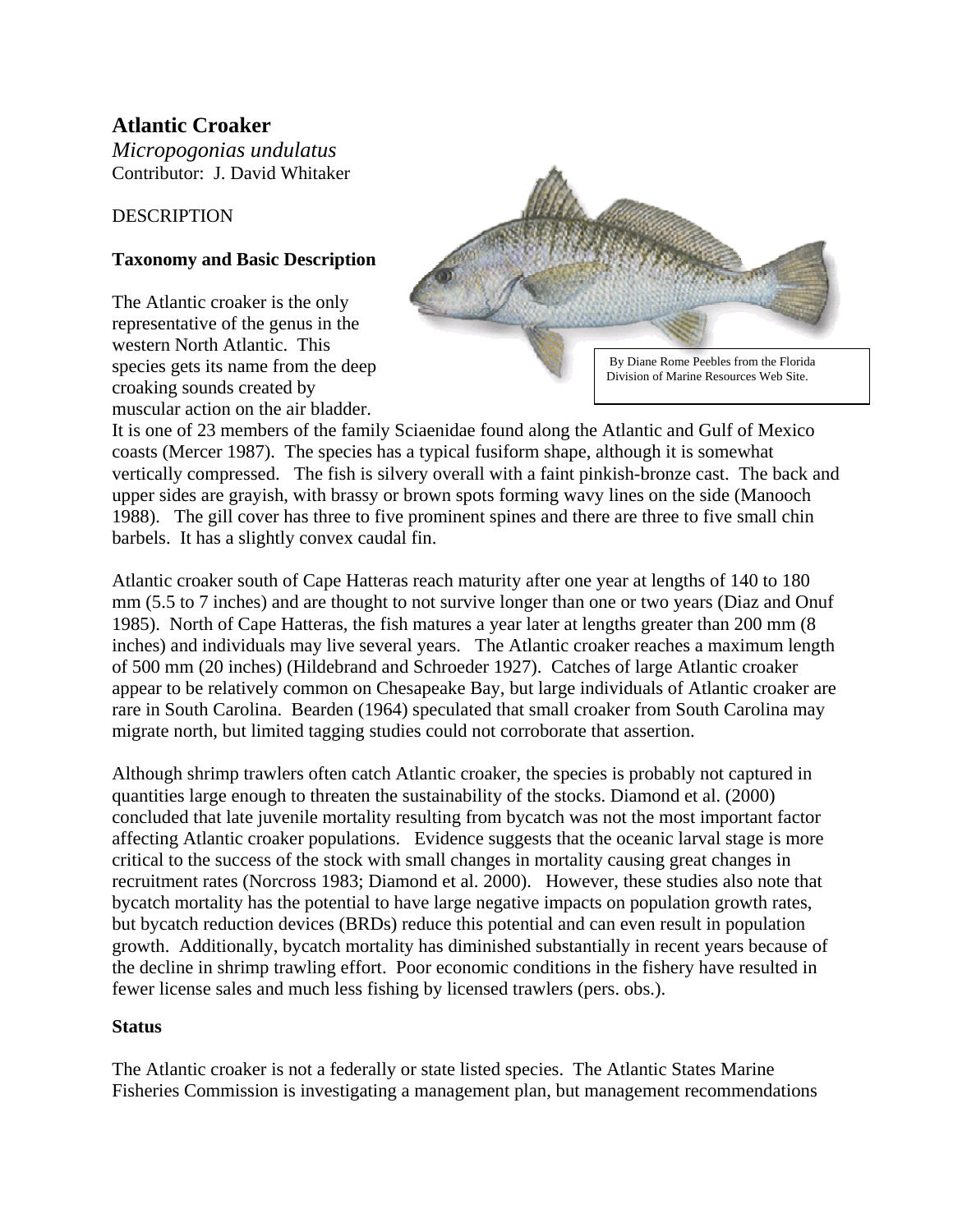for the southeastern U.S. Atlantic states do not appear to be under consideration. The croaker is a significant and ubiquitous component of the inshore benthic fish community. As such, this species is probably a valuable indicator species of the relative health on estuarine benthic finfish and the associated habitat.

### POPULATION DISTRIBUTION AND SIZE

The Atlantic croaker is a very common species in the waters of South Carolina. It occurs in coastal waters from Cape Cod, Massachusetts to Campeche Bank Mexico, and possibly from southern Brazil to Argentina (Mercer 1987). The species spawns in offshore waters on the continental shelf during fall. Adults in spawning condition have been found in depths of 7 to 131 m (23 to 430 feet) north of Cape Hatteras, and from 5 to 50 km (3 to 31 miles) offshore of South Carolina in depths of 40 to 91 m (131 to 298 feet) (Bearden 1964).

Studies of marine fishes have consistently shown that the Atlantic croaker is among the most common fishes in state waters. Bearden (1964) noted that Atlantic croaker was second only to star drum, *Stellifer lanceolatus*, in trawl samples collected in South Carolina from 1953 to 1962. Keiser (1977) found that Atlantic croaker was the third most abundant fish in samples taken off South Carolina on shrimp trawlers in 1974 and 1975, trailing spot (*Leiostomus xanthurus*) and Atlantic menhaden (*Brevoortia tyrannus*). Wenner and Sedberry (1989) examined fishes in the coastal waters off the Southeastern United States using trawls and found Atlantic croaker to be the second-most abundant species following spot. Whitaker et al*.* (1989) conducted experimental trawling in South Carolina's sounds in 1986 and 1987 and found Atlantic croaker present in 55 of 89 samples taken. Among the recreationally important species, Atlantic croaker was second in catch rates to southern kingfish (*Menticirrhus americanus*) and ahead of southern flounder (*Paralichthys lethostigma*), spot, summer flounder (*Paralichthys dentatus*) and other species. South Carolina Department of Natural Resources' (SCDNR's) SEAMAP program samples regularly-trawled stations in nearshore coastal waters, and found Atlantic croaker to be second only to spot in terms of abundance for the period 1989 to 2004 (24.0 percent to 12.6 percent). However, in 2004, Atlantic croaker fell to the eighth most abundant species. Trawling conducted in 2001 through 2002 in South Carolina's estuarine waters as part of the SCDNR's Estuarine and Coastal Assessment Program (SCECAP) found Atlantic croaker to the fourth-most abundant species behind white shrimp (*Litopenaeus setiferus*), brown shrimp (*Farfantepenaeus aztecus*) and spot (Van Dolah et al. 2004).

Joseph (1972) examined historical landings and catch-per-unit-effort data for Atlantic croaker stocks in the mid Atlantic states and Chesapeake Bay, and concluded that fluctuations in abundance over the previous 80 years were largely attributable to the natural environment, namely temperature. He noted that unusually cold winters could decimate larval and juvenile fish.

Hales and Reitz (1992) examined Native American middens and Spanish colonial sites in Florida for Atlantic croaker otoliths and found large fish (12 to 46 cm) that were present from 2000 BC to the mid-16th century. They concluded that there has been a severe reduction in size and age of Atlantic croaker in the southeast within historic times due to overfishing or habitat degradation. This reduction could be related to shrimp trawl bycatch.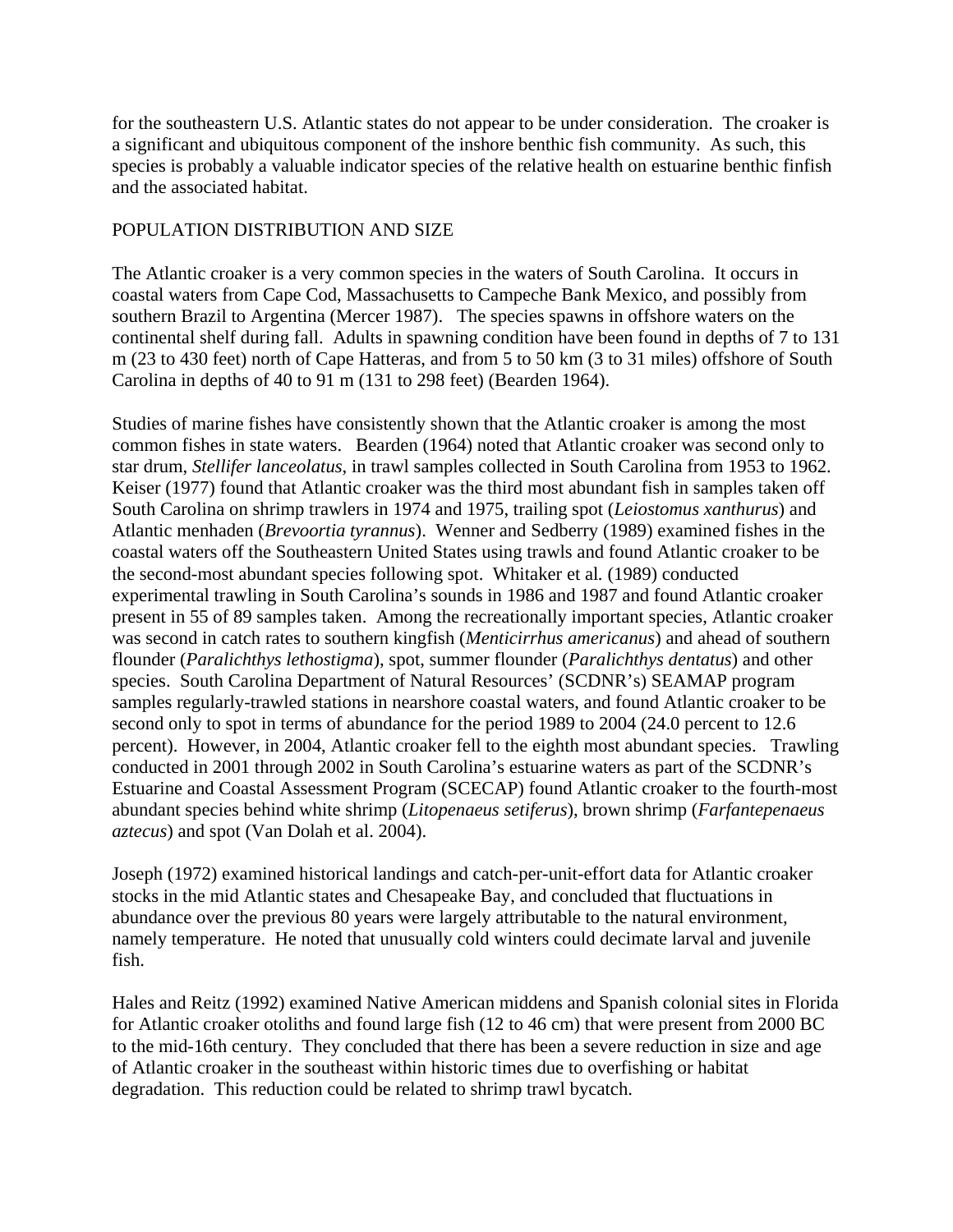Also working with Chesapeake Bay stocks, Norcross (1983) concluded "…croaker are basically a density-independent stock; and juvenile recruitment is erratic and dependent upon specific environmental parameters. The effect of spawning stock size may only become apparent after accounting for the effects of density-independent variables." Environmental variables utilized in her model were January-February-March temperature and wind-induced larval transport. She also noted, however, that several weak year classes in succession increase the fishing pressure on each year class, and this further reduces spawning potential. She observed that directed fishing on fish less than two years old is only acceptable when year classes are strong.

The latest stock assessment for the Atlantic States Marine Fisheries Commission (ASMFC), completed in 2004, was done only for the mid Atlantic region because there was inadequate data to assess the south Atlantic region (Florida to South Carolina) (Wallace 2004). The ASMFC Technical Committee found that the mid Atlantic is not overfished and overfishing is not occurring.

Recreational landings in South Carolina, as determined by a Marine Recreational Fisheries Statistics Survey (MRFSS) suggest considerable variability in catch, which probably is at least partially related to fluctuations in stock abundance. Since 1982, MRFSS data indicate a sinusoidal pattern with catches on the upswing in 2003. However, the long-term trend in recreational harvest appears to be downward (see table below).



Fishery-independent data collected routinely with trawls along the South Carolina beaches by the SEAMAP program of SCDNR indicate variability in abundance as suggested by catch per unit of effort (CPUE) data). There is a general downward trend in CPUE since 2000 with the 2004 catch being the lowest recorded, but CPUE has been above the longer-term average in three of the last five years (see table below). These data are inadequate at this time to suggest long-term population declines, but indicates the need to more closely examine population trends.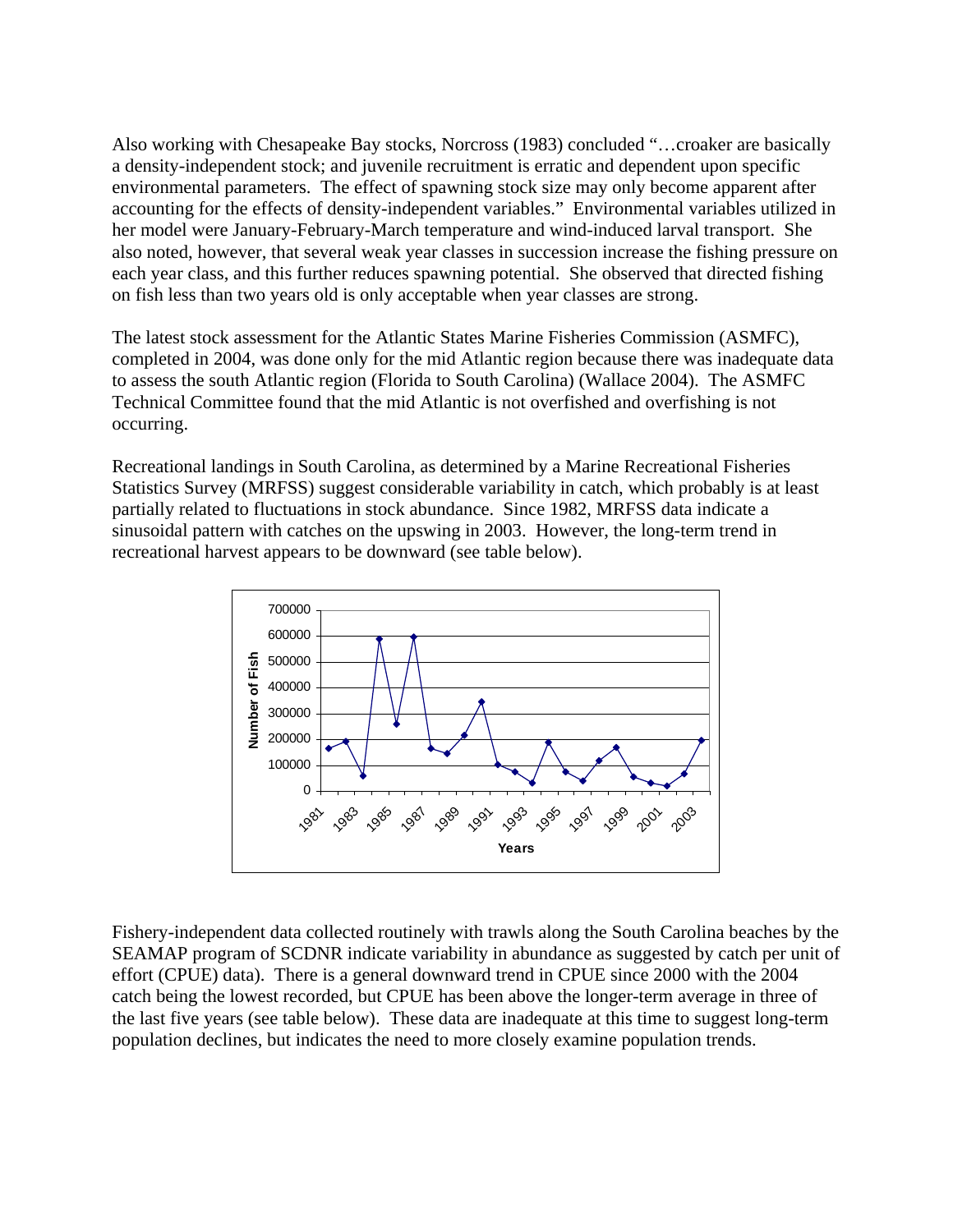

## HABITAT AND NATURAL COMMUNITY REQUIREMENTS

Atlantic croaker has a down-turned mouth, making it well suited for its bottom-feeding life style. Adults spawn offshore producing larvae that are carried into the coastal inlets by tidal currents. Larvae ride the "salt wedge" which moves along the bottom into estuaries (Bearden 1964). Atlantic croaker larvae have a day-night (diel) distribution in the water column that is opposite of that for most planktonic animals (Comyns and Lyczkowksi-Shultz 2004). This "reverse diel vertical migration" means they are more common in deeper water during daylight compared to night. Optimal habitat for post-settlement juvenile Atlantic croakers is the low salinity zone in the upper portion of the estuary. Peterson et al. (1999) demonstrated in controlled laboratory experiments that Atlantic croaker grew considerably faster in salinities of 5 parts per thousand (ppt) than those growing in 20 ppt or a variable salinity (5 to 20 ppt). Young Atlantic croaker first recruit to the upper estuarine areas and gradually move seaward toward higher salinities as they become larger (Bearden 1964). Lower salinity estuaries typically had larger numbers of Atlantic croaker compared to higher salinity estuaries, indicating that survival and growth are enhanced by lower salinities and/or other factors that might be related to salinity (Bearden 1964). Miglarese et al. (1982), also working in South Carolina estuaries, found that salinity affects size distribution and Chao and Musick (1977) found that Atlantic croakers were most abundant in lower salinities in the York River, Virginia. However, others have suggested that depth and food preference may be related to size distribution (Miglarese et al. 1982).

Rogers et al. (1984) found that seasonal freshets of river flow were important to estuarinedependent species including Atlantic croaker. They noted that it was striking that low salinity and freshwater areas serve as primary zones of recruitment and that peak recruitment and utilization periods occur during the period of maximum riverine influence, temporarily creating "a much larger proportion of the preferred habitat." Ross (2003) concluded that oligohaline habitats (low salinity) provided better habitats for spot and Atlantic croaker because mortality rates are lower there. There are several alternative explanations of why mortality rates are lower in the lower salinity areas including: reduced predation, lower respiration rates (compared to high salinity) and higher growth rates.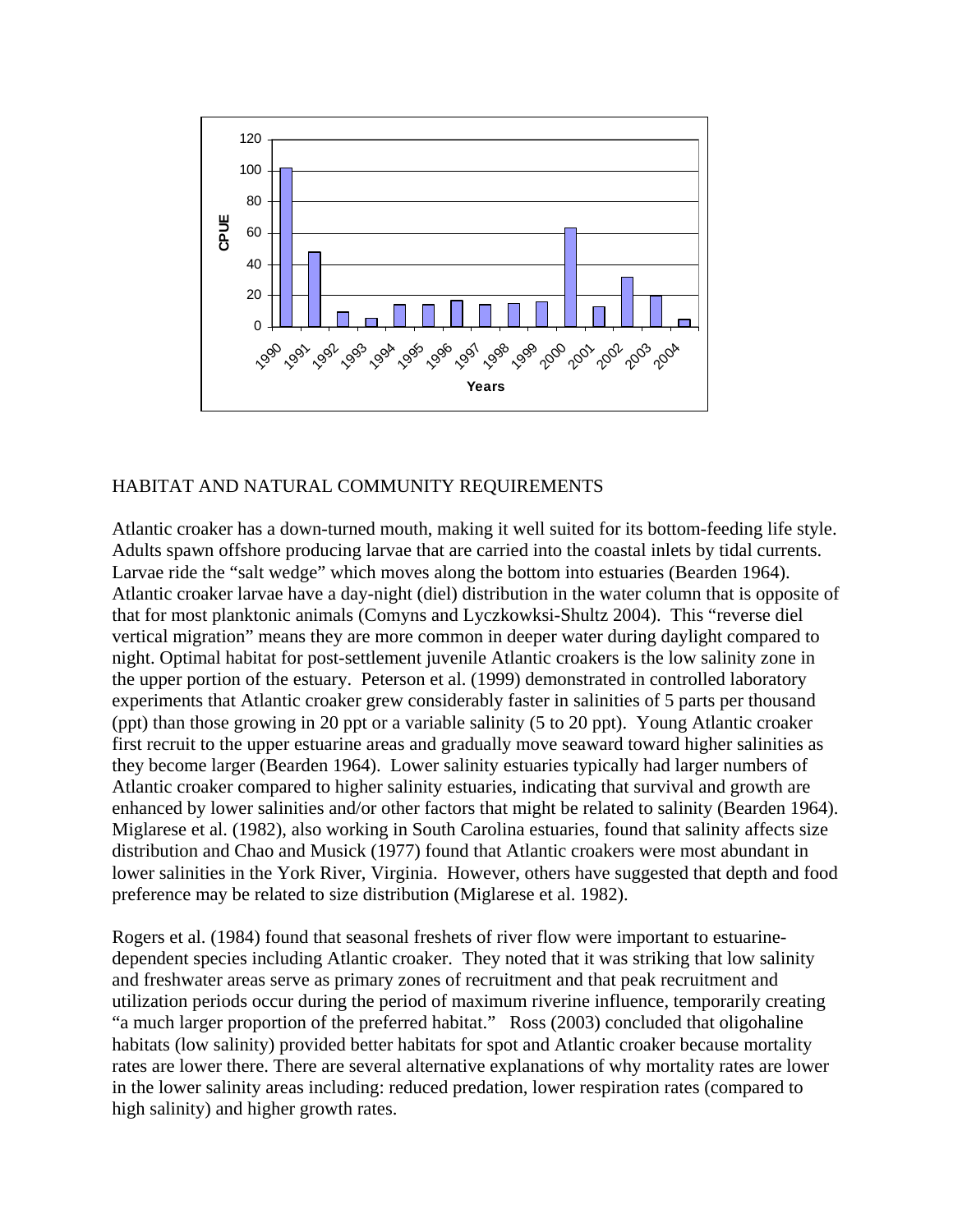Parker (1971) noted that the "large concentrations of croaker were always observed in shallow waters less than 1.2 m (4 feet) deep and in close proximity to a source of fresh or brackish water." Parker also noted that these habitats were generally soft mud bottoms with large quantities of detritus. It was suggested these shallow areas provide abundant food and protection from predators. Bearden (1964) also found that young Atlantic croaker were most often found in small tidal creeks where bottoms are composed of soft mud and decomposing organic matter. He noted that larger Atlantic croaker were found on a great variety of bottom types, but were most abundant on "bottoms composed of mud and sand mixture, particularly near the mouths of tidal sounds and several miles offshore." Miller et al. (2002), working in Delaware Bay, found that young Atlantic croaker used the entire range of marsh creek habitats. When found in deeper water of the bay, croaker were most abundant over the mud bottoms.

In summary, it appears that the lower-salinity upper reaches of estuaries are optimal habitat in South Carolina for young Atlantic croaker. Survival and growth rates appear to be higher in low salinity areas although the reason(s) is unknown. Atlantic croaker move seaward as they become larger, using the deeper channels to migrate. Mud bottom habitats throughout the estuary appear to be important to the species regardless of depth.

## **CHALLENGES**

Since colonial times, size and age structure of Atlantic croaker populations appears to have changed drastically in ways that are consistent with added heavy fishing pressure (Hales and Reitz 1992). Adequate freshwater flow into the coastal zone appears to be very important to the species. Inadequate freshwater flow into estuaries when juveniles are on the nursery grounds could negatively affect the species. Loss of shallow saltmarsh habitats through construction of seawalls in the upper reaches of tidal creeks could also be detrimental. Additionally, compromised water quality resulting from nutrients and chemicals associated with untreated storm water from coastal development could negatively affect the species, particularly the juveniles while in the nursery habitats.

Disease may be a new threat to Atlantic croaker stocks. During summer 2004, millions of fish reportedly washed ashore from Florida to New Jersey. Among these were at least hundreds of Atlantic croaker. It was speculated that a bacterial infection was the cause, perhaps related to unusually heavy rains (Daily Press, Hampton Roads, Virginia, 9 September 2004).

The potential impacts of chemical pollutants on Atlantic croaker and other fishes are just now coming to light. Endocrine disrupting chemicals (EDCs) such as organo-chlorines, polychlorinated biphenyls (PCBs), polycyclic aromatic hydrocarbons (PAHs), and alkylphenols are being investigated for impacts on fishes. Thomas (1990) found that female Atlantic croaker exposed to cadmium had elevated levels of reproductive hormones resulting in precocious ovarian growth; exposure to lead, benzene(a)pyrene and the PCB Aroclor 1254 each caused a decline in circulating steroid hormone levels and ovarian growth. McCarthy et al. (2003) demonstrated that environmentally realistic loadings of a PCB (Aroclor 1254) in eggs of Atlantic croaker through dietary exposure and maternal transfer can have significant effects on survival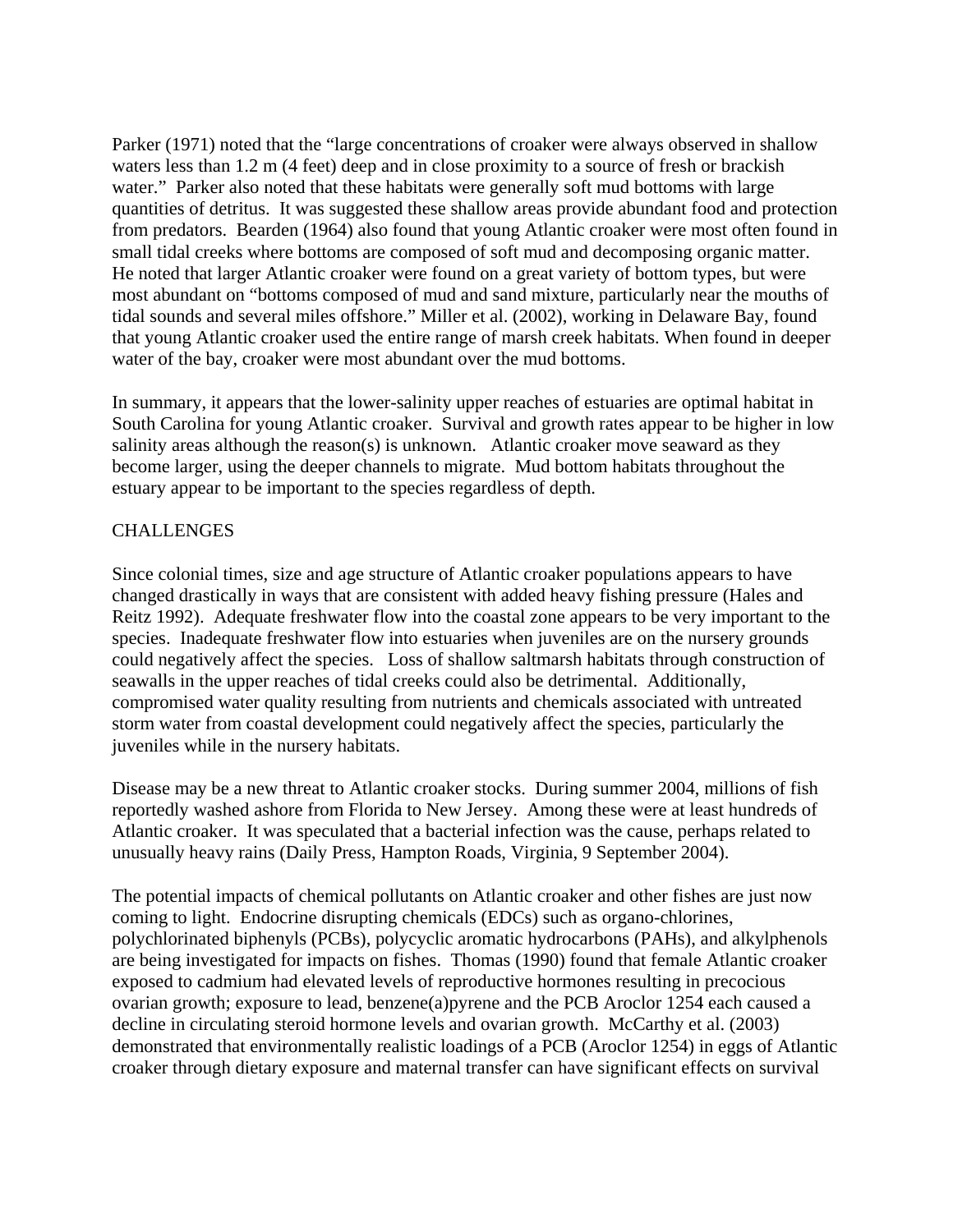and growth rates of larvae. In a separate study, Khan and Thomas (1996) showed that Aroclor 1254 significantly blocks testicular growth in Atlantic croaker.

Overfishing is a potential problem for Atlantic croaker stocks. At this time there are no conclusive stock assessment data to suggest the species is overfished in South Carolina. Because the species remains very common in coastal waters and it matures at a relatively small size, there appears to be adequate numbers of spawners to sustain the local stocks. Regardless, without the necessary information to fully assess the population trend for this species, over fishing is a possibility with increased fishing effort.

# CONSERVATION ACCOMPLISHMENTS

Actions taken by the South Atlantic Fishery Management Council in Amendment 2 to Shrimp Management Plan (SAFMC 1996) and by the Atlantic States Marine Fisheries Commission in the Weakfish Management Plan (ASMFC 1994) have resulted in the mandatory use of bycatch reduction devices in shrimp trawl nets. Studies have shown that these devices are useful in reducing bycatch-related fishing mortality of fishes including Atlantic croaker. Additionally, the South Carolina General Assembly closed most of the area in the state's sounds and bays to shrimp trawling in 1986, thus reducing fishing mortality and providing greater survival of juveniles. Another legislative action by South Carolina eliminated small mesh gill nets in the state's estuaries and significantly reduced the length of recreational gill nets to 30.5 m (100 feet).

# CONSERVATION RECOMMENDATIONS

- Research ways to improve catch data in order to determine population trends of Atlantic croaker.
- Examine the age structure of Atlantic croaker in South Carolina.
- Examine movement patterns of adult Atlantic croaker through tagging studies.
- Determine natural and fishing mortality rates of Atlantic croaker in South Carolina.
- Examine effects of pollutants on Atlantic croaker individuals and the stock as whole.
- Examine environmental factors that may affect abundance of Atlantic croaker.
- Examine ecological interactions between Atlantic croaker and other species, including red drum.
- Conduct a stock assessment for the south Atlantic population of Atlantic croaker.
- Research the impacts of disease on mortality of Atlantic croaker.
- Partner with appropriate agencies in North Carolina and Georgia to develop agreements to maintain adequate water flow into coastal estuaries.
- Work with the South Carolina Department of Health and Environmental Control's Office of Coastal Resource Management (OCRM) and the Army Corps of Engineers (ACOE) to minimize the loss of salt marsh habitat to construction projects in the coastal zone.
- Along with OCRM and other partners, work with municipal and county planners to work toward reducing the negative impacts of urban development to sensitive areas in coastal marshes.
- Improve and maintain water quality and reduce the input of contaminants by working with municipalities to improve and implement Best Management Practices (BMPs).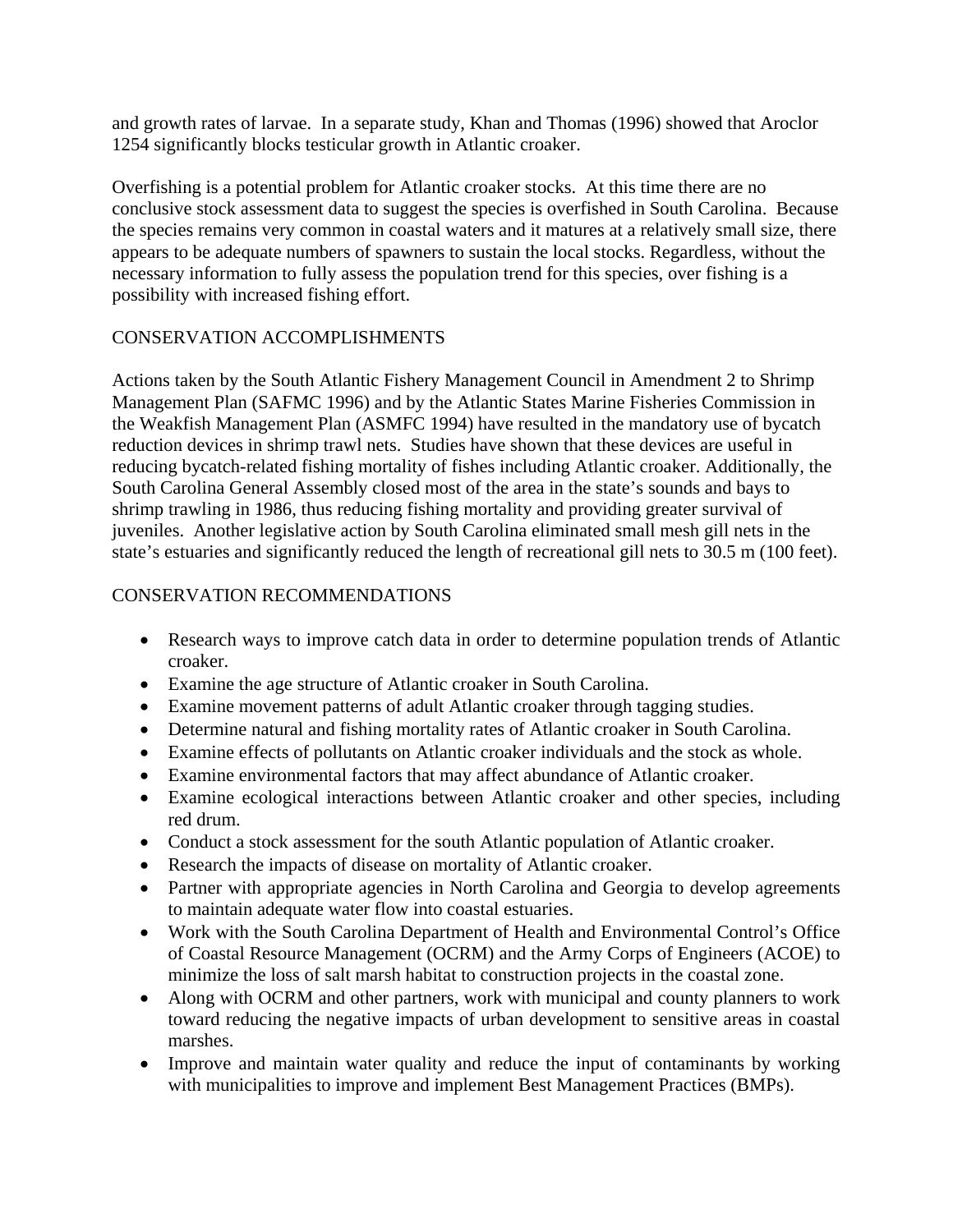• Develop a regional fishery management plan for the Atlantic croaker to address conservation issues range-wide.

#### MEASURES OF SUCCESS

One measure of success would be to improve monitoring programs for Atlantic croaker such that a stock assessment and population trends can be developed. By conducting the above mentioned research, a regional management plan can be developed through partnerships with other state agencies. Although there appears to be much variability in catch per unit data from year to year, the ultimate measure of success will be to document stable population trends over long-term periods for the Atlantic croaker.

#### LITERATURE CITED

- ASMFC. 1994. Amendment #2 to the Atlantic States Marine Fisheries Commission's fishery management plan for weakfish. Atlantic Marine Fisheries Commission. Washington, D.C.
- Bearden, C.M. 1964. Distribution and abundance of Atlantic croaker, *Micropogon undulatus* in South Carolina. Contrib. Bears Bluff Lab., Rep. No. 40. 23 pp.
- Chao, L.N. and J.A. Musick. 1977. Life history, feeding habits, and functional morphology of juvenile sciaenid fishes in the York River Estuary, Virginia. Fish. Bull. 74:657-702.
- Comyns, B.H. and J. Lyczkowski-Shultz. 2004. Diel vertical distribution of Atlantic croaker, *Micropogonias undulatus*, larvae in the Northcentral Gulf of Mexico with comparisons with Red Drum, *Sciaenops ocellatus.* Bull. Mar. Sci. 74(1):69-80.
- Diamond, S.L., L.G. Cowell and L.B. Crowder. 2000. Population effects of shrimp trawl bycatch on Atlantic croaker. Can. J. Fish. Aquat. Sci. 57:2010-2021.
- Diaz, R.J. and C.P. Onuf. 1985. Habitat suitability index models: juvenile Atlantic croaker (revised). Biological Report 82 (10.98), June 1985. US Fish and Wildlife Service. 23 pp.
- Hales, L.S. Jr. and E.J. Reitz. 1992. Historical changes in age and growth of Atlantic croaker, *Micropogonias undulatus* (Perciformes: Sciaenidae). J. Archeol. Sci. 19:73-99.
- Hildebrand, S.F. and W.C. Schroeder. 1927. Fishes of Chesapeake Bay. Bull. U.S. Bureau of Fisheries. 43:1-366.
- Keiser, R.K. 1977. The incidental catch from commercial shrimp trawls of the South Atlantic States. SC Marine Resources Center, Technical Rep. No. 26. 38 pp.
- Manooch, C.S. 1988. Fishes of the Southeastern United States. North Carolina State Museum of Natural History. Raleigh, NC. 362 pp.